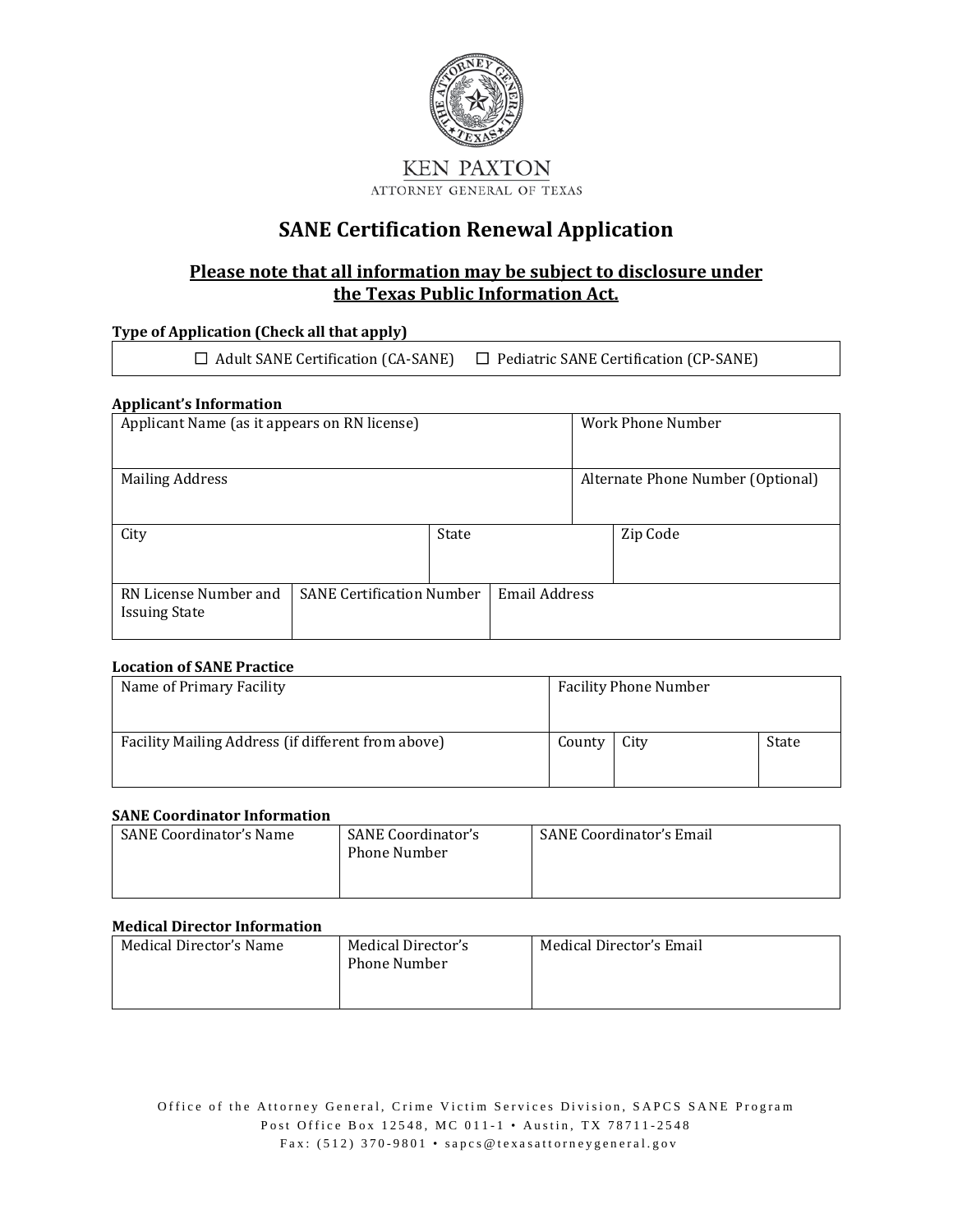



### **SANE Renewal Verification Form**

### *Applicant Verification*

I, \_\_\_\_\_\_\_\_\_\_\_\_\_\_\_\_\_\_\_\_\_\_\_\_\_\_\_\_\_\_\_\_\_\_\_\_\_\_\_\_\_\_\_\_\_\_\_\_\_\_\_\_\_ (print name), verify that all minimum requirements for SANE Certification have been completed as required by the OAG. I verify that all information provided in this application and other supporting documentation is true and correct to the best of my knowledge. I authorize any organization or individual who has information relating to my application to release it to the OAG as needed to process this application. I understand that the OAG or any agent or representative of the office, has the right to review, investigate and verify the information provided. I understand it is my own responsibility to maintain all documents (including copies of this application). It is not the responsibility of the OAG to maintain my documentation on my behalf. I must maintain my documentation as I may be subject to audit at any time. I understand and agree that if false, misleading, or intentionally incomplete information is provided my application may be denied, could result in the revocation of my SANE certification, or I may be subject to any other penalties authorized by law.

**Applicant's Signature Date**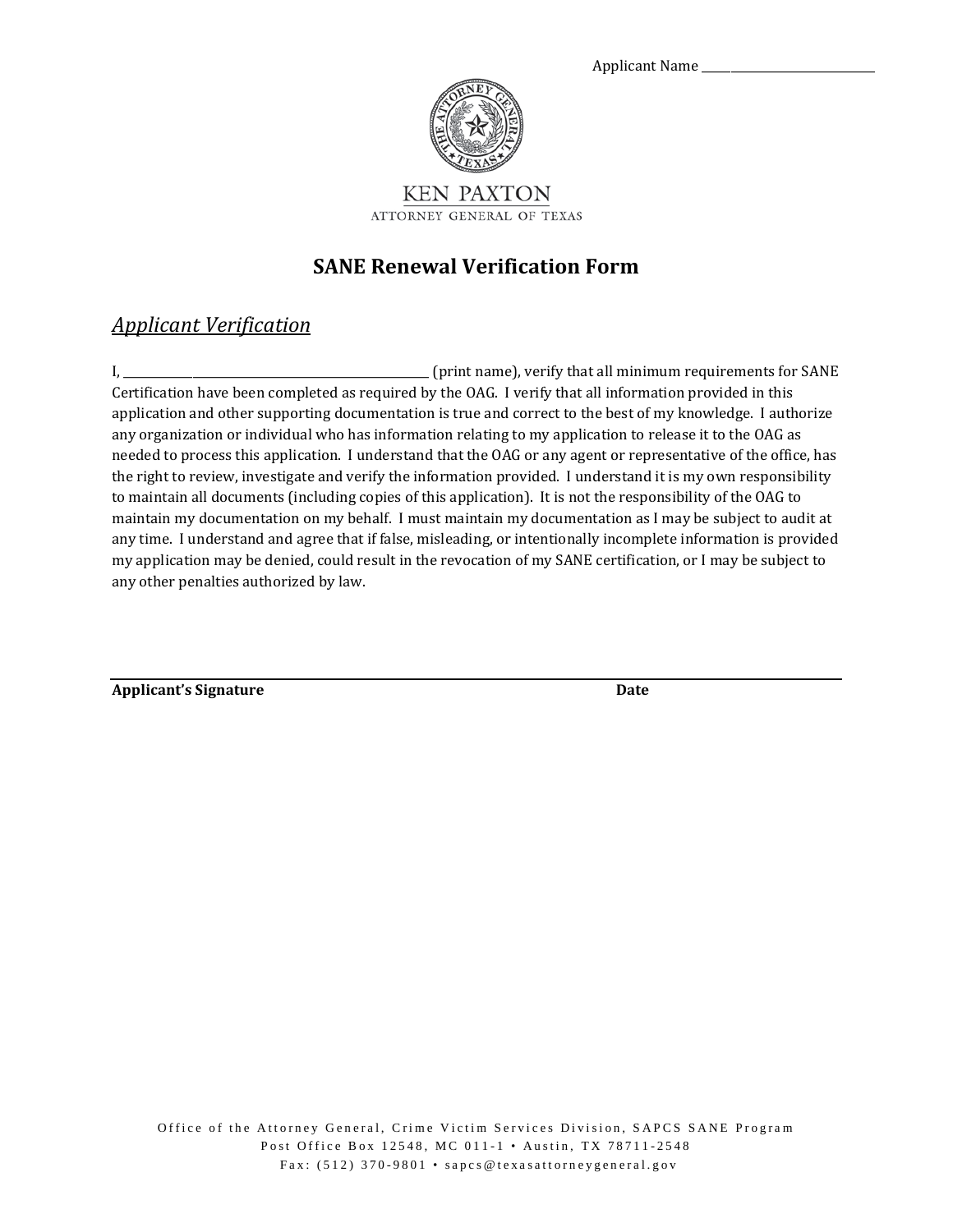

# **SANE Continuing Education Activities Form**

Applicants selected for audit must be able to provide proof of continuing education activities such as training certificates, agendas, and objectives. If these documents are not available when requested, the submitted hours may be denied.

**Please list all presentations separately.**

|          | <b>Activity Name</b> |                          |          |                 |  |  |
|----------|----------------------|--------------------------|----------|-----------------|--|--|
| Activity |                      |                          |          |                 |  |  |
|          | Date                 | <b>Activity Provider</b> | Location | Number of Hours |  |  |
|          |                      |                          |          |                 |  |  |
|          | <b>Activity Name</b> |                          |          |                 |  |  |
|          |                      |                          |          |                 |  |  |
| Activity | Date                 | <b>Activity Provider</b> | Location | Number of Hours |  |  |
|          |                      |                          |          |                 |  |  |
|          | <b>Activity Name</b> |                          |          |                 |  |  |
|          |                      |                          |          |                 |  |  |
| Activity | Date                 | <b>Activity Provider</b> | Location | Number of Hours |  |  |
|          |                      |                          |          |                 |  |  |
|          | Activity Name        |                          |          |                 |  |  |
|          |                      |                          |          |                 |  |  |
| Activity | Date                 | <b>Activity Provider</b> | Location | Number of Hours |  |  |
|          |                      |                          |          |                 |  |  |
|          | <b>Activity Name</b> |                          |          |                 |  |  |
|          |                      |                          |          |                 |  |  |
| Activity | Date                 | <b>Activity Provider</b> | Location | Number of Hours |  |  |
|          |                      |                          |          |                 |  |  |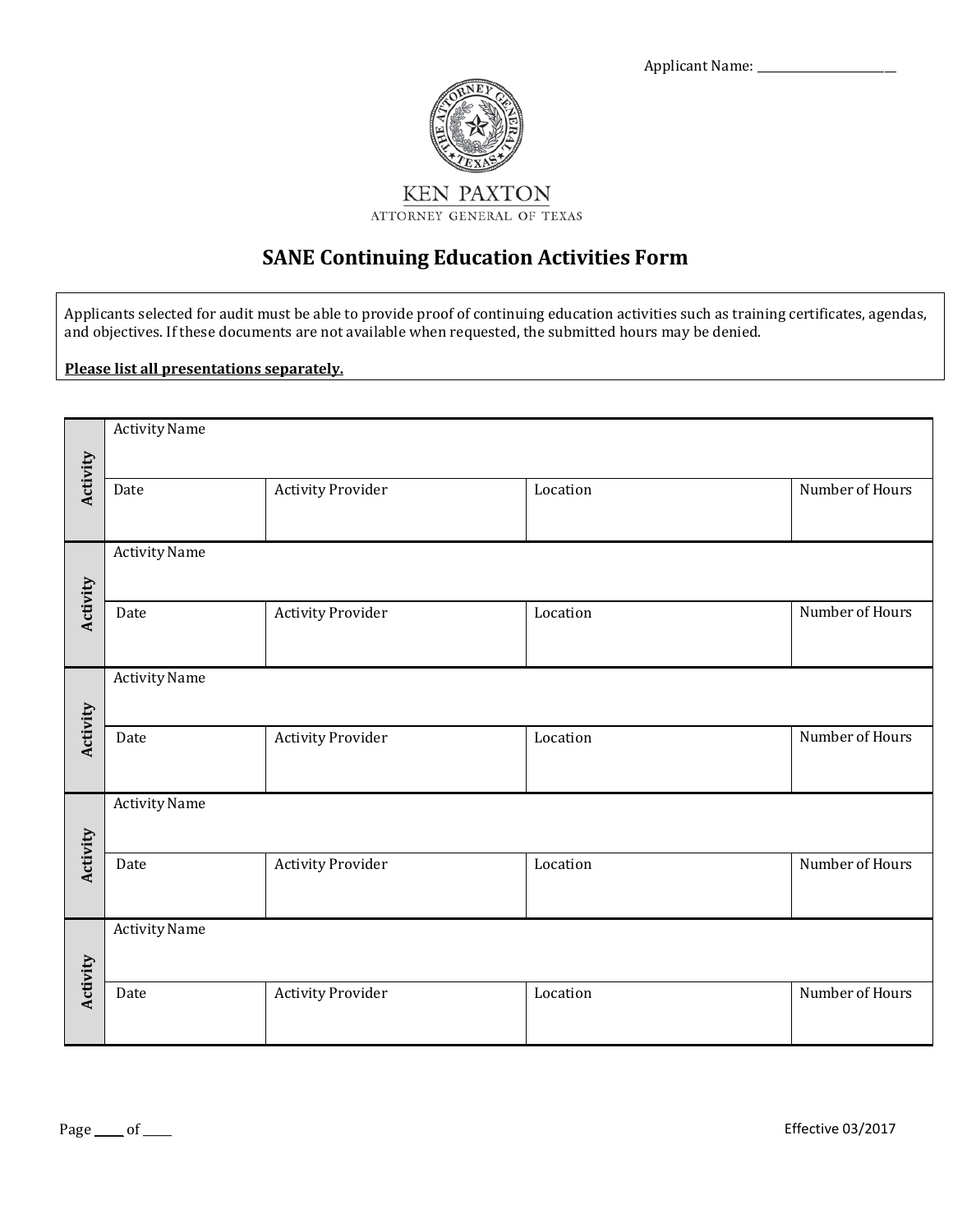|          | <b>Activity Name</b> |                          |          |                 |  |
|----------|----------------------|--------------------------|----------|-----------------|--|
| Activity | Date                 | <b>Activity Provider</b> | Location | Number of Hours |  |
|          | <b>Activity Name</b> |                          |          |                 |  |
| Activity | Date                 | <b>Activity Provider</b> | Location | Number of Hours |  |
|          | <b>Activity Name</b> |                          |          |                 |  |
| Activity | Date                 | <b>Activity Provider</b> | Location | Number of Hours |  |
|          | <b>Activity Name</b> |                          |          |                 |  |
| Activity | Date                 | <b>Activity Provider</b> | Location | Number of Hours |  |
|          | <b>Activity Name</b> |                          |          |                 |  |
| Activity | Date                 | <b>Activity Provider</b> | Location | Number of Hours |  |
|          | <b>Activity Name</b> |                          |          |                 |  |
| Activity | Date                 | <b>Activity Provider</b> | Location | Number of Hours |  |
|          | <b>Activity Name</b> |                          |          |                 |  |
| Activity | Date                 | <b>Activity Provider</b> | Location | Number of Hours |  |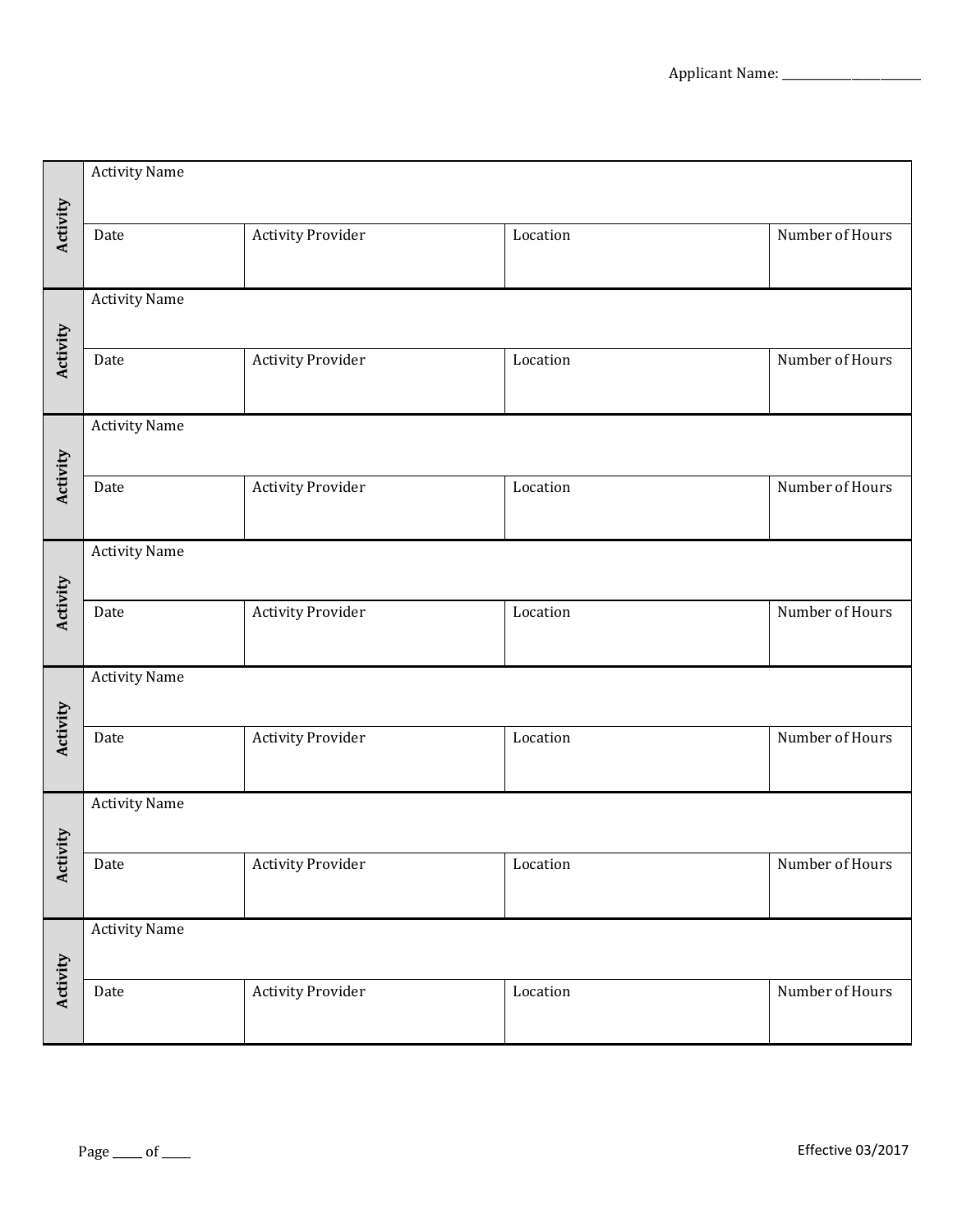

### **SANE Case Review Form**

Applicants selected for audit must be able to provide proof of case review activities such as certificates of attendance or other proof of attendance. If these documents are not available when requested, the submitted hours may be denied.

| Case Review | Case Review Provider        |                     |                          |                            |  |  |
|-------------|-----------------------------|---------------------|--------------------------|----------------------------|--|--|
|             | Date and Location           | Time Spent on Adult | Time spent on Adolescent | Time spent on Prepubescent |  |  |
| Case Review | Case Review Provider        |                     |                          |                            |  |  |
|             | Date and Location           | Time Spent on Adult | Time spent on Adolescent | Time spent on Prepubescent |  |  |
| Case Review | Case Review Provider        |                     |                          |                            |  |  |
|             | Date and Location           | Time Spent on Adult | Time spent on Adolescent | Time spent on Prepubescent |  |  |
| Case Review | Case Review Provider        |                     |                          |                            |  |  |
|             | Date and Location           | Time Spent on Adult | Time spent on Adolescent | Time spent on Prepubescent |  |  |
| Case Review | <b>Case Review Provider</b> |                     |                          |                            |  |  |
|             | Date and Location           | Time Spent on Adult | Time spent on Adolescent | Time spent on Prepubescent |  |  |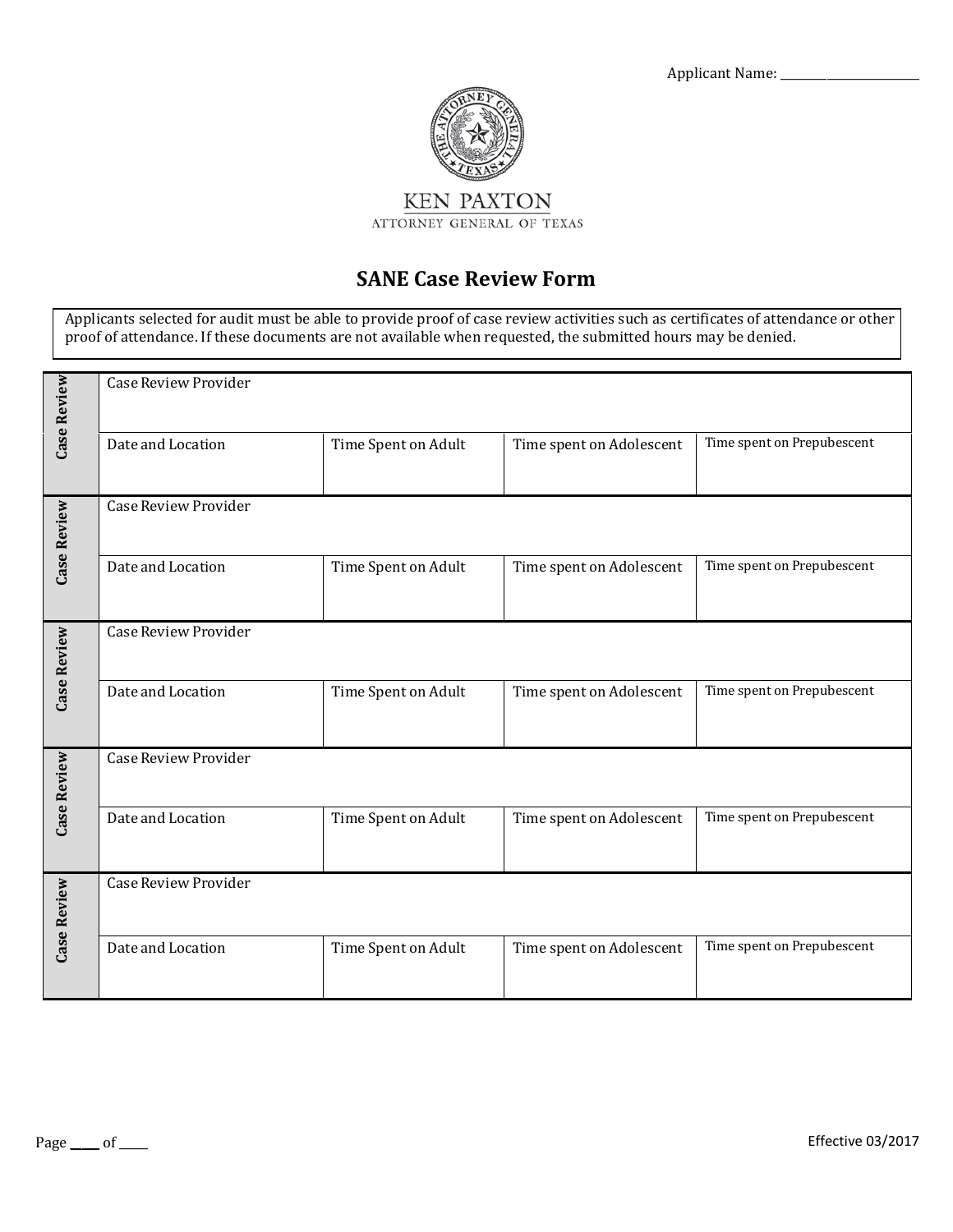|                | Case Review Provider        |                     |                          |                            |  |  |
|----------------|-----------------------------|---------------------|--------------------------|----------------------------|--|--|
| Case<br>Review | Date and Location           | Time Spent on Adult | Time spent on Adolescent | Time spent on Prepubescent |  |  |
| Case Review    | Case Review Provider        |                     |                          |                            |  |  |
|                | Date and Location           | Time Spent on Adult | Time spent on Adolescent | Time spent on Prepubescent |  |  |
| Case Review    | <b>Case Review Provider</b> |                     |                          |                            |  |  |
|                | Date and Location           | Time Spent on Adult | Time spent on Adolescent | Time spent on Prepubescent |  |  |
| Case Review    | <b>Case Review Provider</b> |                     |                          |                            |  |  |
|                | Date and Location           | Time Spent on Adult | Time spent on Adolescent | Time spent on Prepubescent |  |  |
| Case Review    | <b>Case Review Provider</b> |                     |                          |                            |  |  |
|                | Date and Location           | Time Spent on Adult | Time spent on Adolescent | Time spent on Prepubescent |  |  |
| Review         | <b>Case Review Provider</b> |                     |                          |                            |  |  |
| $\csc$         | Date and Location           | Time Spent on Adult | Time spent on Adolescent | Time spent on Prepubescent |  |  |
| Case Review    | <b>Case Review Provider</b> |                     |                          |                            |  |  |
|                | Date and Location           | Time Spent on Adult | Time spent on Adolescent | Time spent on Prepubescent |  |  |